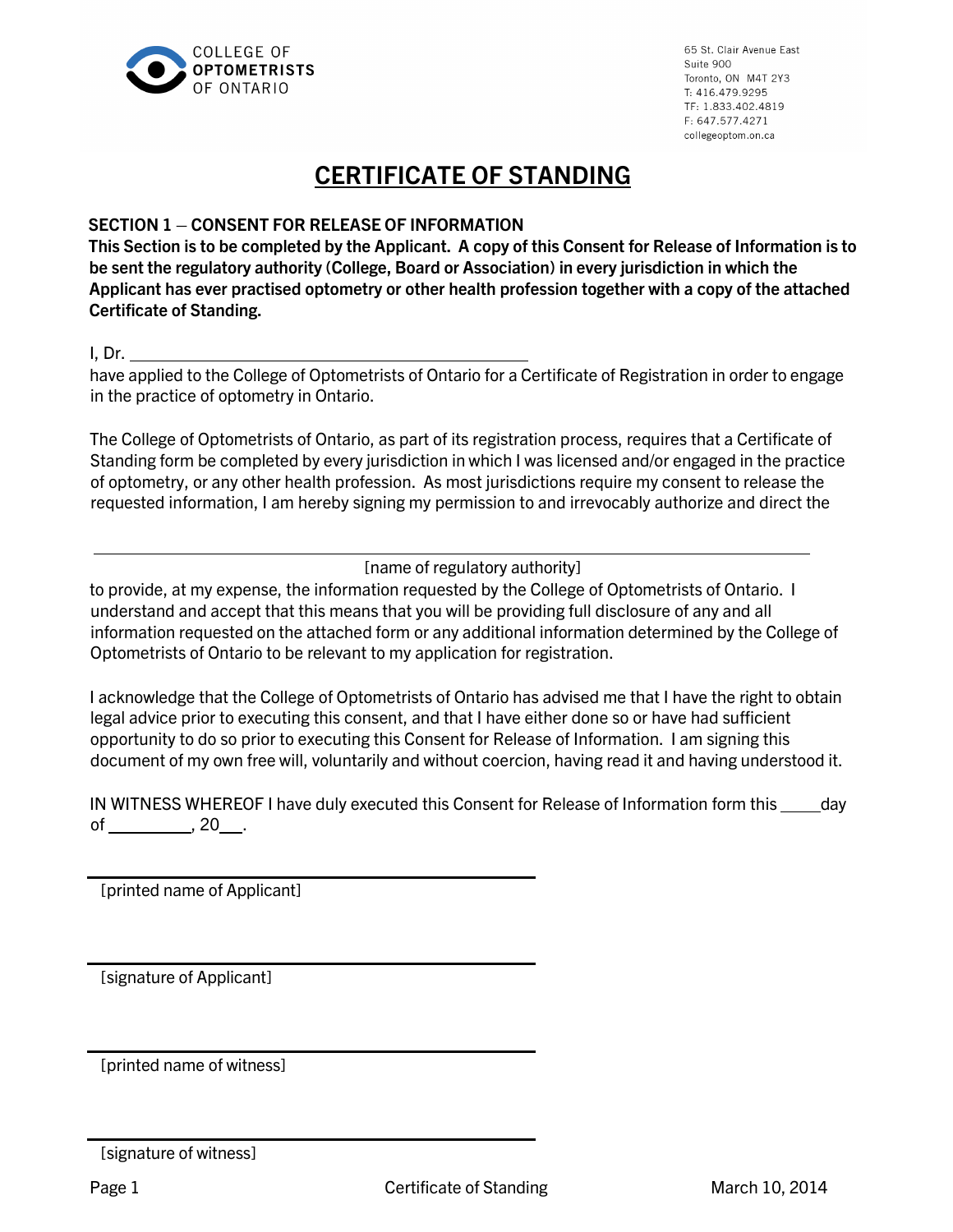

## SECTION 2 – CERTIFICATE OF STANDING

| This Section is to be completed by the regulatory authority and returned by the regulatory authority |  |
|------------------------------------------------------------------------------------------------------|--|
| directly to the College of Optometrists of Ontario at the following address:                         |  |

College of Optometrists of Ontario Suite 900, 65 St. Clair Ave. E. Toronto ON M4T 2Y3

|        |                                                                                                                                                                                                                                      | <u>UIILU VII IVITI 41J</u>                                                       |                                                                                                                                                                                                                               |           |
|--------|--------------------------------------------------------------------------------------------------------------------------------------------------------------------------------------------------------------------------------------|----------------------------------------------------------------------------------|-------------------------------------------------------------------------------------------------------------------------------------------------------------------------------------------------------------------------------|-----------|
|        | The <u>contract of the second contract of the second contract of the second contract of the second contract of the second contract of the second contract of the second contract of the second contract of the second contract o</u> |                                                                                  |                                                                                                                                                                                                                               |           |
|        |                                                                                                                                                                                                                                      | [name of regulatory authority]                                                   |                                                                                                                                                                                                                               |           |
|        | records indicate the following information (where available) concerning:                                                                                                                                                             |                                                                                  |                                                                                                                                                                                                                               |           |
|        | Name: <u>Name:</u> Name: 2008. All 2008. All 2008. All 2008. All 2008. All 2008. All 2008. All 2008. All 2008. All 2008. All 2008. All 2008. All 2008. All 2008. All 2008. All 2008. All 2008. All 2008. All 2008. All 2008. All 20  |                                                                                  |                                                                                                                                                                                                                               |           |
|        | [first name]                                                                                                                                                                                                                         | [last name]                                                                      |                                                                                                                                                                                                                               |           |
|        |                                                                                                                                                                                                                                      |                                                                                  |                                                                                                                                                                                                                               |           |
|        |                                                                                                                                                                                                                                      |                                                                                  |                                                                                                                                                                                                                               |           |
|        | 1. Registration Status                                                                                                                                                                                                               |                                                                                  |                                                                                                                                                                                                                               |           |
| (i)    | The Applicant has been registered / licensed in _________________________________(M/D/Y)<br>to ___________________(current or M/D/Y).                                                                                                |                                                                                  |                                                                                                                                                                                                                               |           |
| (ii)   | Is the Applicant currently practising in your province? $\vert$ [YES $\vert$                                                                                                                                                         |                                                                                  | <b>NO</b>                                                                                                                                                                                                                     |           |
|        | If YES, please indicate the period of time the Applicant has been practising in ___________________                                                                                                                                  |                                                                                  |                                                                                                                                                                                                                               |           |
|        | from _______________(M/D/Y) to _____________(current or M/D/Y).                                                                                                                                                                      |                                                                                  |                                                                                                                                                                                                                               |           |
| (iii)  | If the Applicant ceased to be a registered/licensed member, please specify the reasons below:                                                                                                                                        | ,我们也不会有什么。""我们的人,我们也不会有什么?""我们的人,我们也不会有什么?""我们的人,我们也不会有什么?""我们的人,我们也不会有什么?""我们的人 |                                                                                                                                                                                                                               |           |
| (iv)   | The Applicant currently holds or previously held<br>a. a General Certificate / Licence from ______________(M/D/Y) to _______________                                                                                                 |                                                                                  | the control of the control of the control of the control of the control of the control of the control of the control of the control of the control of the control of the control of the control of the control of the control |           |
|        | (current date or M/D/Y).                                                                                                                                                                                                             |                                                                                  |                                                                                                                                                                                                                               |           |
|        | b. a Temporary Certificate / Licence from ______________(M/D/Y) to _____________<br>(current date or M/D/Y).                                                                                                                         |                                                                                  |                                                                                                                                                                                                                               |           |
|        | C.<br>(current date or M/D/Y).                                                                                                                                                                                                       | an Academic Certificate / Licence from ______________(M/D/Y) to ________________ |                                                                                                                                                                                                                               |           |
| (v)    | Does the Applicant have the authority to prescribe drugs in your jurisdiction?                                                                                                                                                       |                                                                                  | <b>NESI</b>                                                                                                                                                                                                                   | <b>NO</b> |
| Page 2 |                                                                                                                                                                                                                                      | Certificate of Standing                                                          | March 10, 2014                                                                                                                                                                                                                |           |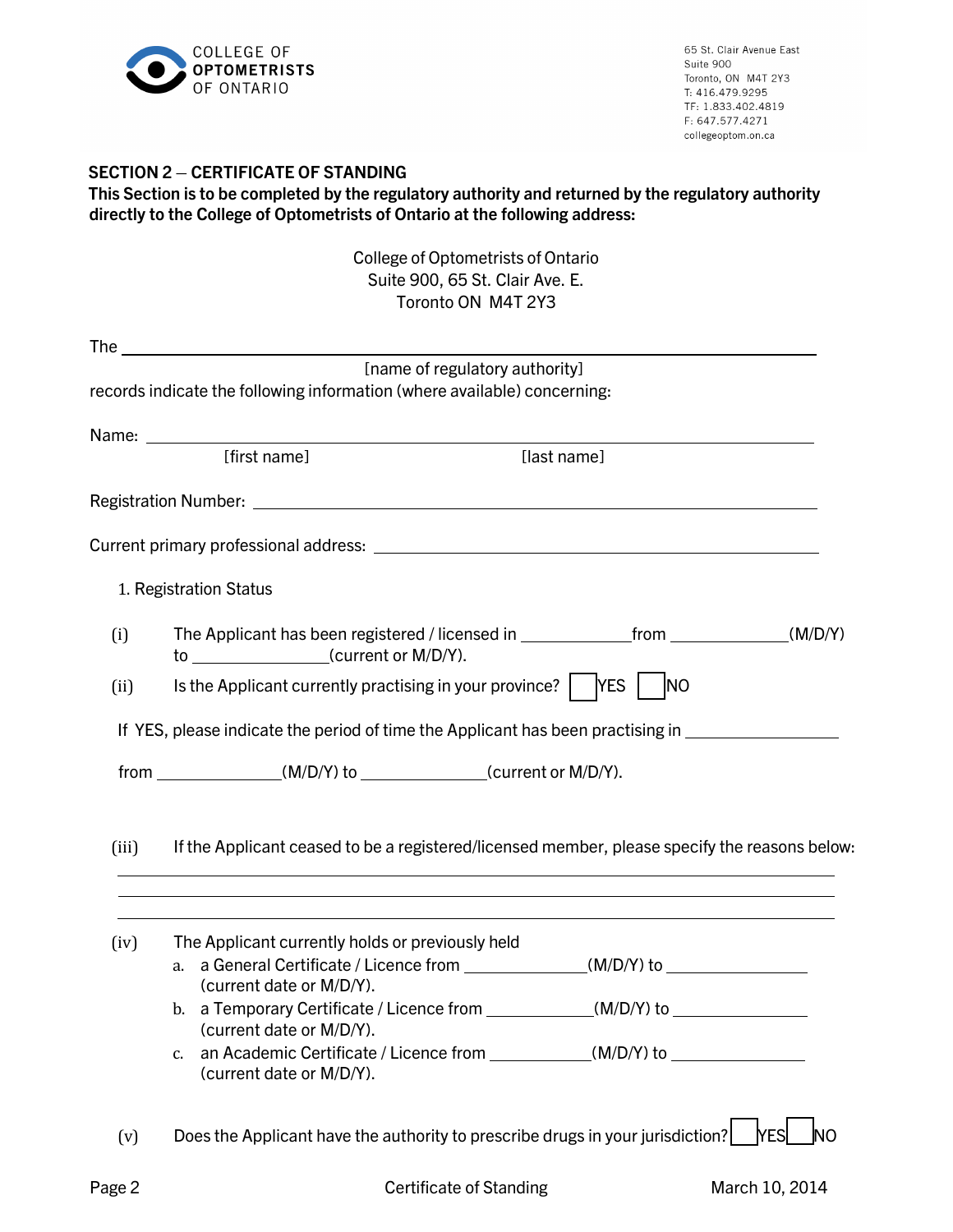

|                                       |                     | in                                                                                                                                                                                                                                                                                                                                                                                                                                                                                                                                                                                                                                                                                                                     |
|---------------------------------------|---------------------|------------------------------------------------------------------------------------------------------------------------------------------------------------------------------------------------------------------------------------------------------------------------------------------------------------------------------------------------------------------------------------------------------------------------------------------------------------------------------------------------------------------------------------------------------------------------------------------------------------------------------------------------------------------------------------------------------------------------|
| any other jurisdiction(s)?            |                     |                                                                                                                                                                                                                                                                                                                                                                                                                                                                                                                                                                                                                                                                                                                        |
|                                       | <b>NO</b>           |                                                                                                                                                                                                                                                                                                                                                                                                                                                                                                                                                                                                                                                                                                                        |
| If YES, please provide details below: |                     |                                                                                                                                                                                                                                                                                                                                                                                                                                                                                                                                                                                                                                                                                                                        |
| Jurisdiction                          | Registered/Licensed |                                                                                                                                                                                                                                                                                                                                                                                                                                                                                                                                                                                                                                                                                                                        |
|                                       |                     | To                                                                                                                                                                                                                                                                                                                                                                                                                                                                                                                                                                                                                                                                                                                     |
|                                       |                     | (M/D/Y)<br>(M/D/Y)                                                                                                                                                                                                                                                                                                                                                                                                                                                                                                                                                                                                                                                                                                     |
|                                       |                     | (M/D/Y)                                                                                                                                                                                                                                                                                                                                                                                                                                                                                                                                                                                                                                                                                                                |
|                                       |                     |                                                                                                                                                                                                                                                                                                                                                                                                                                                                                                                                                                                                                                                                                                                        |
| <b>YES</b>                            | <b>NO</b>           |                                                                                                                                                                                                                                                                                                                                                                                                                                                                                                                                                                                                                                                                                                                        |
|                                       |                     |                                                                                                                                                                                                                                                                                                                                                                                                                                                                                                                                                                                                                                                                                                                        |
| <b>YES</b>                            | N <sub>O</sub>      |                                                                                                                                                                                                                                                                                                                                                                                                                                                                                                                                                                                                                                                                                                                        |
|                                       |                     |                                                                                                                                                                                                                                                                                                                                                                                                                                                                                                                                                                                                                                                                                                                        |
|                                       |                     |                                                                                                                                                                                                                                                                                                                                                                                                                                                                                                                                                                                                                                                                                                                        |
|                                       |                     |                                                                                                                                                                                                                                                                                                                                                                                                                                                                                                                                                                                                                                                                                                                        |
|                                       |                     |                                                                                                                                                                                                                                                                                                                                                                                                                                                                                                                                                                                                                                                                                                                        |
| <b>YES</b>                            | <b>NO</b>           |                                                                                                                                                                                                                                                                                                                                                                                                                                                                                                                                                                                                                                                                                                                        |
|                                       |                     |                                                                                                                                                                                                                                                                                                                                                                                                                                                                                                                                                                                                                                                                                                                        |
|                                       |                     |                                                                                                                                                                                                                                                                                                                                                                                                                                                                                                                                                                                                                                                                                                                        |
|                                       | <b>YES</b>          | To the best of your knowledge, is or has the Applicant also been registered/licensed to<br>practise of optometry or __________, or engaged in the practice of optometry or<br>From<br>(M/D/Y)<br>(M/D/Y)<br>(M/D/Y)<br>Is the Applicant in arrears of any fees or other monies owing to your organization?<br>If YES, please provide details below:<br>Does the Applicant have or has the Applicant ever had any restrictions, terms, conditions or<br>limitations on his or her Certificate/Licence?<br>If YES, please provide details below:<br>Has the Applicant ever had his or her Certificate/Licence suspended, cancelled, revoked<br>or struck off the Register/Roll?<br>If YES, please provide details below: |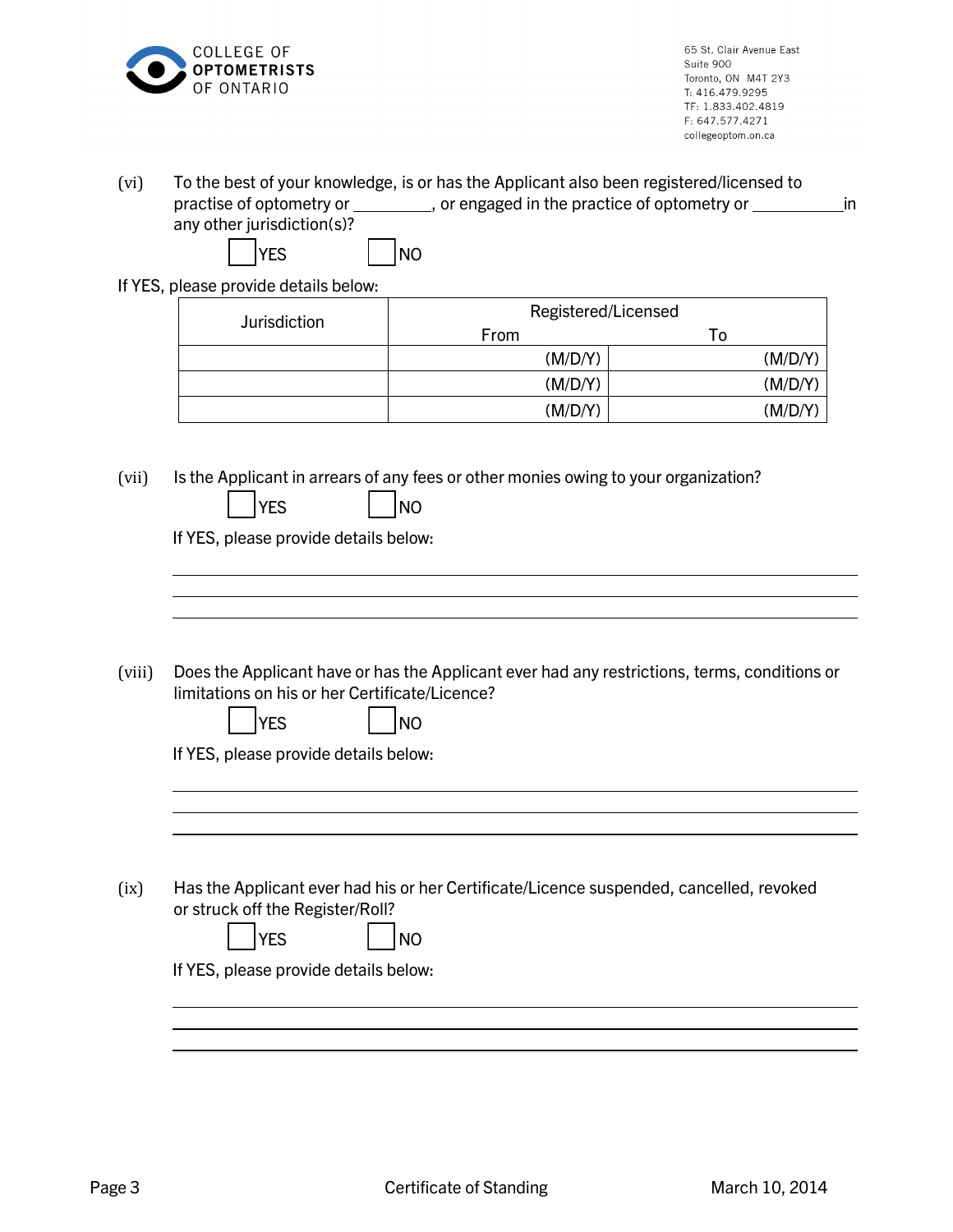

## 2. Professional Conduct Record

|  | Complaints |
|--|------------|
|--|------------|

Has your organization ever received a formal complaint about the Applicant?

If YES, please provide details of any investigations(s) that is/are in progress or have been completed by your organization with a decision, action or resolution being reached (including dismissing the complaint).

ii. Discipline Proceedings

Has your organization ever initiated a discipline proceeding with respect to the Applicant?

| IVE | I NO |
|-----|------|
|-----|------|

If YES, please provide details of any hearing(s) that is/are in progress or have been completed by your organization with a decision / action being issued (including dismissing the allegations) or that involved the Applicant's resignation.

iii. Fitness to Practise (including physical ailment, mental health condition or addiction)

Has your organization ever initiated a fitness to practise hearing or inquiry with respect to the Applicant?

| YES |  | INO |
|-----|--|-----|
|-----|--|-----|

If YES, please provide details of any hearing(s) that is/are in progress or have been completed by your organization with a decision / action being issued (including dismissing the allegations) or that involved the Applicant's resignation.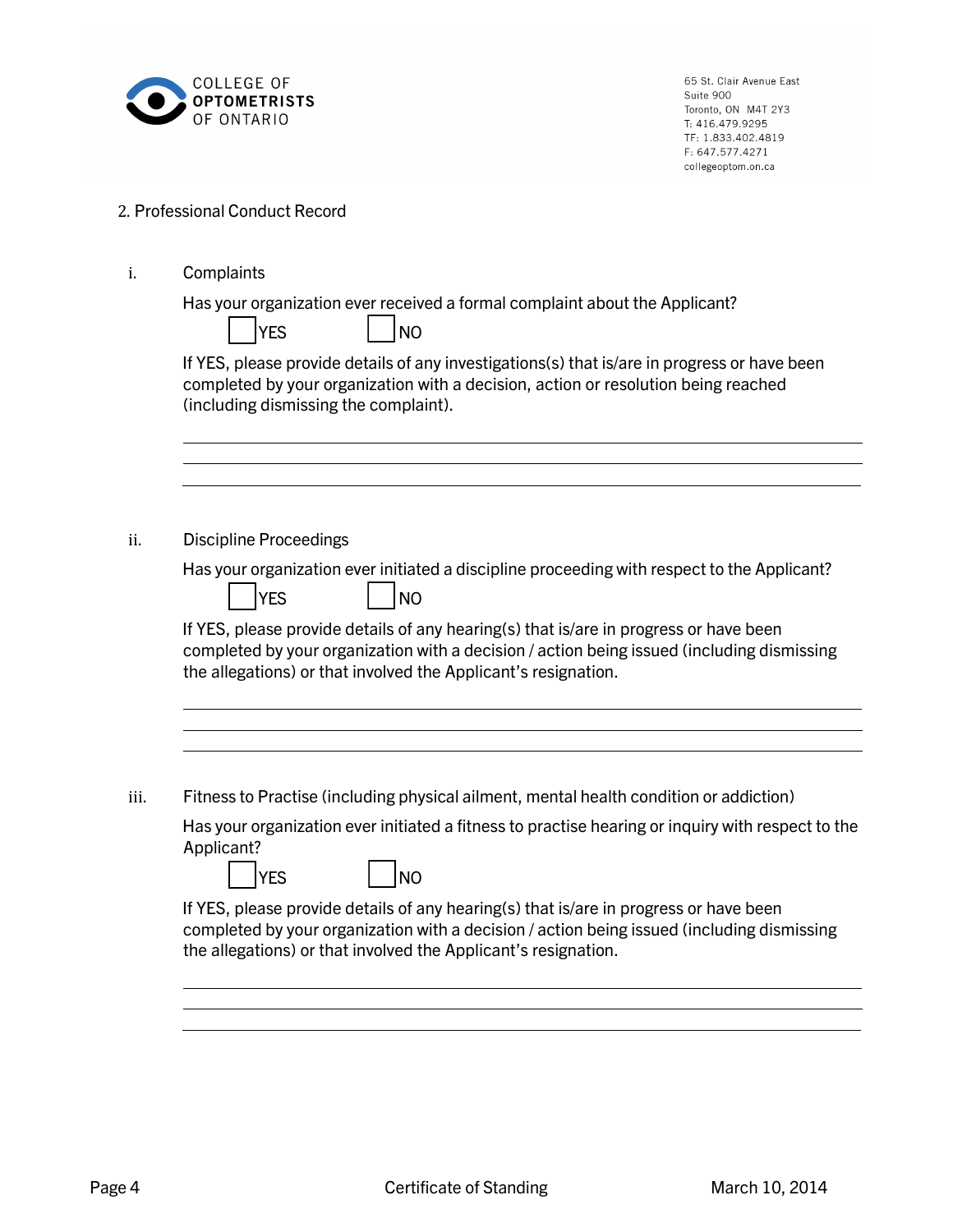

iv. Quality Assurance Programs

Has the Applicant ever been the subject of a professional inspection other than regularly scheduled or randomly selected inspections?

| <b>IYES</b> |  | NO |
|-------------|--|----|
|-------------|--|----|

If YES, please provide details of any inspection(s) that is/are in progress or have been completed by your organization with a decision / action being issued or that involved the Applicant entering into an Agreement or Undertaking with your organization.

| <b>Continuing Education Requirements</b>                                                                                   |
|----------------------------------------------------------------------------------------------------------------------------|
| Has the Applicant ever failed to be in compliance with your continuing education<br>requirements?<br>YES<br>N <sub>O</sub> |
| If YES, please provide details of the nature of non-compliance and the action taken, if any.                               |
|                                                                                                                            |
| <b>Currency of Practice Requirements</b>                                                                                   |
|                                                                                                                            |